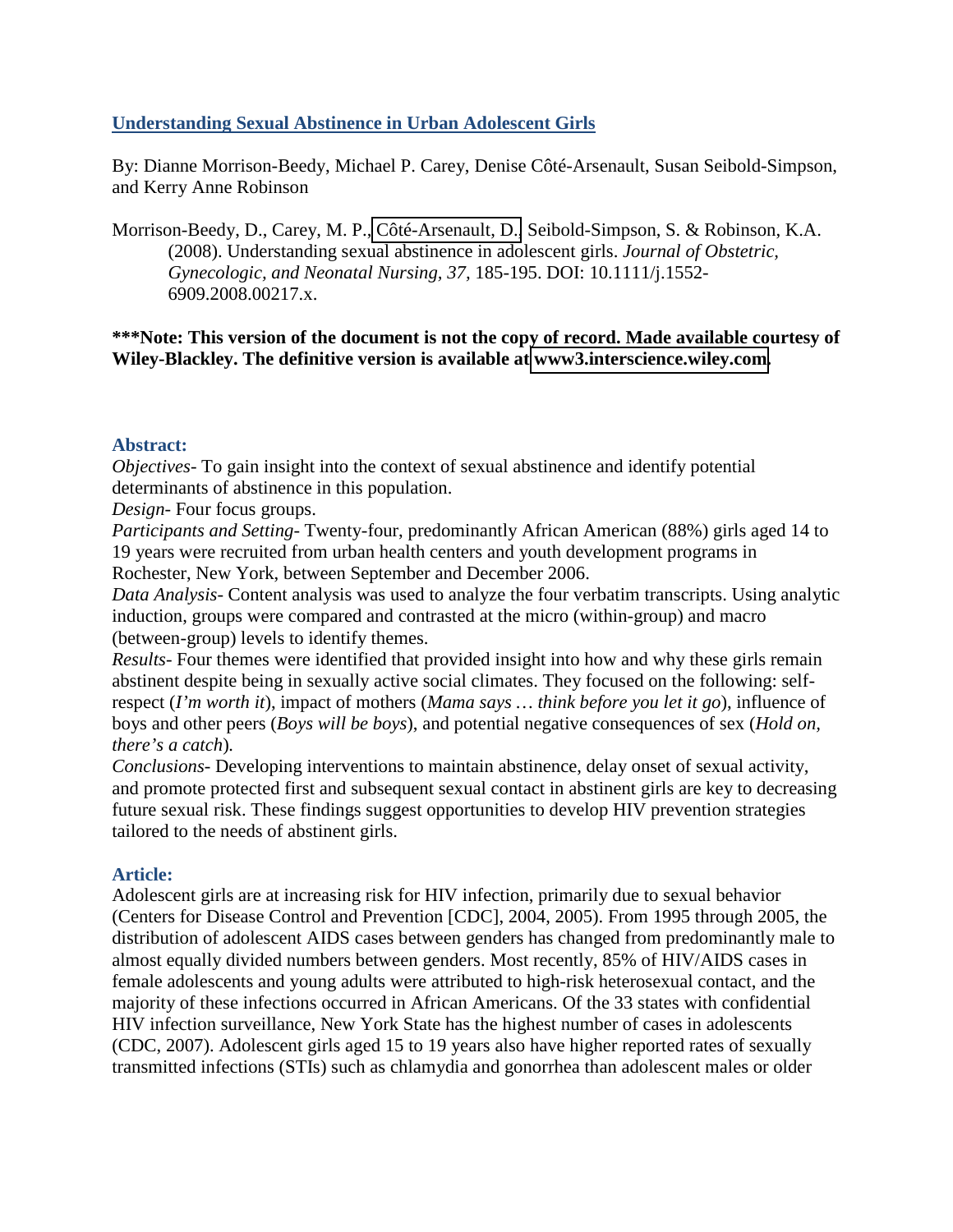persons of either gender (CDC, 1999). These STI rates are especially relevant given that STIs are also known to facilitate the transmission of HIV (Boyers & Kegels, 1991).

# LITERATURE REVIEW

HIV risk reduction interventions have been developed for adolescent youth, and many of these interventions have been evaluated in randomized controlled trials (RCTs). A recent metaanalysis of 56 such trials by Johnson, Carey, Marsh, Levin, and Scott-Sheldon (2003) indicated that both the theoretical mediators of HIV preventive behaviors (e.g., behavioral skills, communication with partners) as well as actual risk reduction behaviors (e.g., condom use, sexual frequency) were improved in these interventions. Similar findings were evidenced in another meta-analysis of adolescent HIV prevention trials from 1990 to 2002 by Chookaew et al. (2004). In contrast, in a systematic review of trials of sexual abstinence–only programs in highincome countries, none of the 13 trials affected, either positively or negatively, sexual risk in the adolescent participants. Of the abstinence-only trials reviewed that produced significant findings in either direction, these were counterbalanced by findings in the opposite direction for other behaviors or outcomes (Underhill, Montgomery, & Operario, 2007).

Studies with sexually active girls suggest that gender-specific interventions may enhance both psychosocial and behavioral outcomes related to HIV prevention (DiClemente et al., 2004; Kirby, 2001; Santelli, Ott, Lyon, Rogers, & Summers, 2006; Smoak, Scott-Sheldon, Johnson, Carey, & SHARP Research Team, 2006) but two gaps are apparent in the RCTs in the published literature. First, few all-girl interventions have been tested, and second, we have not identified any that have focused exclusively on sexually abstinent girls (Morrison-Beedy & Nelson, 2004).

A major gap in the HIV prevention literature is the lack of gender-specific interventions tailored specifically to the needs of sexually abstinent girls.

The gap in the literature with respect to interventions designed specifically for sexually abstinent girls is surprising for several reasons. First, abstinent girls represent a significant subgroup of the adolescent population; recent data indicate that more than one half of females aged 14 to 19 years reported that they have never had vaginal intercourse (Abma, Martinez, Mosher, & Dawson, 2004; Grunbaum et al., 2004). Second, intervening with abstinent girls offers an opportunity to address sexual risk reduction prior to adolescent girls becoming sexually active; such interventions can help to delay sexual initiation and to reduce risk behavior when these girls do become sexually active (Aten, Siegel, Enaharo, & Auinger, 2002). Third, girls' unique vulnerability and the gender-specific challenges they face in attempts to reduce sexual risk warrant special attention in intervention design and content. Thus, it is essential that girls learn the benefits of, and be assisted in, delaying onset of sexual activity; however, they must also be prepared to protect themselves from HIV, STIs, and unintended pregnancy when they transition to sexual activity (Cates, Herndon, Schultz, & Darroch, 2004; Haffner, 1998).

Intervention design is optimized when it is informed by theory, empirical precedent, and careful formative work. Several behavioral science theories (Fishbein et al., 2001; Fisher & Fisher, 1992) have identified key determinants of sexual risk behavior that should be targeted in interventions; developmental theory indicates the ways in which interventions should be designed to optimize their efficacy with adolescents (Irwin & Millstein, 1992; Pedlow & Carey,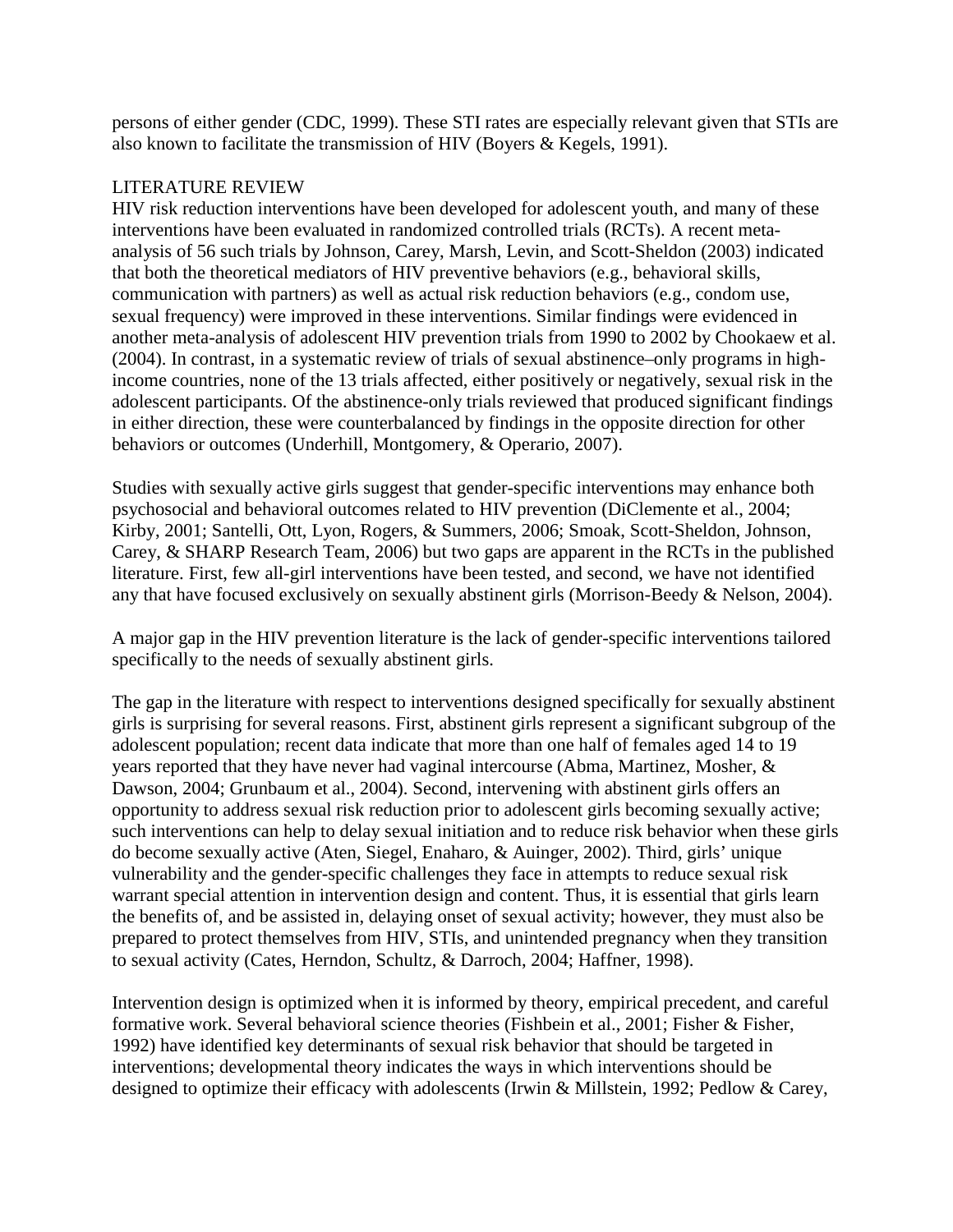2004). Our prior empirical research with sexually active adolescent girls also provided us with a foundation from which to develop interventions for sexually abstinent girls that would be gender specific as well as developmentally and culturally appropriate (Morrison-Beedy, Carey, & Aronowitz, 2003; Morrison-Beedy, Carey, Aronowitz, Mkandawire, & Dyne, 2002a, b; Morrison-Beedy, Carey, Kowalski, & Tu, 2005).

Focus groups can be used to understand the dynamics of HIV risk and preventive behavior in adolescent girls including abstinence. These findings can then be used to tailor the interventions to the population of interest in order to maximize its potential impact on HIV prevention outcomes (Fisher & Fisher, 1992). This methodology has been employed with: (a) younger adolescent girls (e.g., Aronowitz & Munzert, 2006), (b) both genders in regard to pregnancy risk (e.g., Hulton, Cullen, & Khalokho, 2000), and (c) adolescent girls to describe what the term abstinence meant to them (Haglund, 2003). Such methodology has not been used in formative work with mid-late adolescent, sexually abstinent girls to move beyond defining abstinence to identifying factors influencing this choice and skills used to maintain abstinence.

Therefore, the purposes of this study were to gain insight into the context of sexual abstinence and identify potential determinants of HIV preventive behavior in abstinent girls through formative research. The ultimate goal was to determine what refinements were needed to tailor a group-based intervention (previously used with sexually active girls; Morrison-Beedy et al., 2005) to enable abstinent girls to maintain abstinence, delay onset of sexual activity, and promote protected first and subsequent sexual contact in abstinent girls.

### **METHODS**

Focus groups were used to gather girls' descriptions of their experiences of choosing not to have sex and factors influencing this choice. Following scientifically rigorous procedures, focus groups can provide valuable information from individual participants on their thoughts, feelings, and experience. These data are enhanced by the group process that occurs within the groups, thereby increasing the depth and breadth of individual responses (Morrison-Beedy, Côté-Arsenault, & Feinstein, 2001).

### *Participants*

The eligibility criteria included the following: females aged 14 to 19 years old, with a history of a dating relationship with a male partner, never having had vaginal or anal intercourse, and able to attend one focus group. The sample consisted of 24 girls who ranged in age from 14 to 18 years with an average age of 15.1 ( $SD = 1.26$ ) years. The majority of participants were African American (88%), 8% describing themselves as mixed race/other, and 4% as White; with respect to ethnicity, 8% considered themselves Hispanic/Latina. The majority (71%) received free or reduced lunch at their schools, a proxy indicator of economic disadvantage.

### *Procedures*

**Recruitment.** Following institutional review board approval, participants were recruited using recruitment posters, brochures, and flyers posted at urban community, school-based, and area health care centers. Girls aged 14 to 19 years with no history of vaginal or anal intercourse were eligible for our study. We did not exclude girls who had had oral sex as we wanted to obtain a better understanding of how girls conceptualized this behavior—as a form of sex that would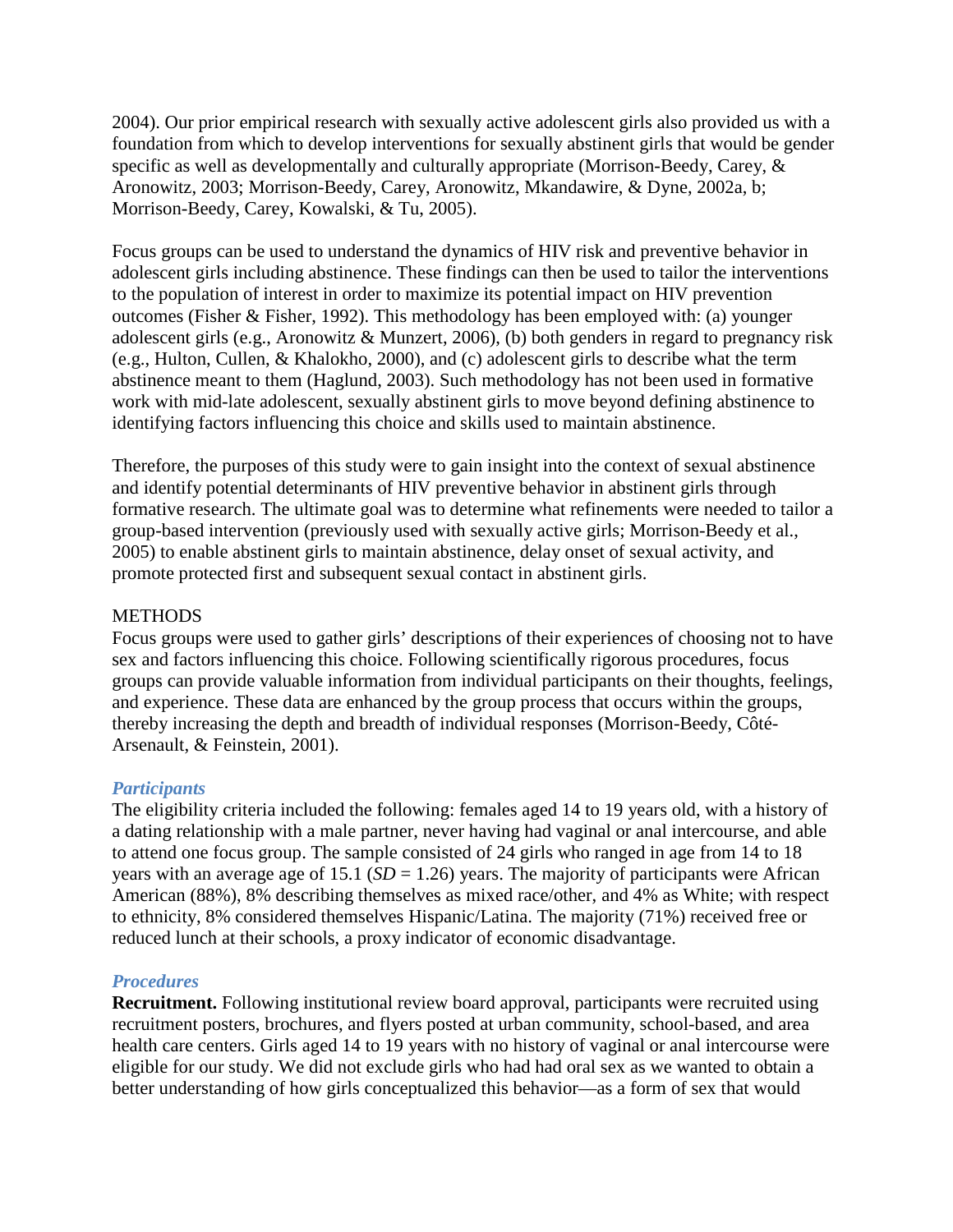preclude abstinence or as a form of preliminary sexual play. Of all the girls participating in the focus groups, none had had vaginal, anal, or oral sex. During discussions, however, two of the girls contributed that having only oral sex may still mean that you were considered abstinent; yet, the remaining girls voiced quite clearly that "oral sex is sex." Potential participants were screened for eligibility and then completed consents with a trained recruiter. Consent was obtained from the three participants who were 18 years old; parental consent and participant assent were obtained for the remaining participants who were less than 18 years of age.

**Focus groups.** Four focus groups were conducted with five to seven sexually abstinent girls in each group. Focus groups followed previously established procedures (Kirby, Laris, & Rolleri, 2006; Morgan, 1998). Each group was guided by the same study coordinator and experienced focus group moderator. At the start of each group, the moderator reviewed the guidelines and reminded the participants that the session would be audiotaped. The study coordinator served as note taker and transcribed impressions, nonverbal behaviors, key quotes, and group interactions. Each focus group was audiotaped and lasted for 60 to 90 minutes. Focus group participants were provided snacks at the beginning of each group meeting and were paid \$25 for participating.

An interview guide was used to structure the groups; the guide consisted of a list of open-ended exploratory questions guided by the Information-Motivation-Behavioral Skills Model (Côté-Arsenault & Morrison-Beedy, 1999, 2005; Fisher & Fisher, 1992). Initial questions were broad and open-ended (e.g., "What influences your decision to stay abstinent?"), and probes (e.g., "help me to understand that better" or "tell me more about that") were used to elicit more indepth responses. Also included were more specific questions (e.g., "Do you consider oral sex something you do that helps you avoid vaginal sex?" and "If you have oral sex, do you still consider yourself sexually abstinent?"). The girls' nonverbal responses and facilitator's initial impressions were summarized in field notes taken during the groups by one of the facilitators. Debriefing between the moderators occurred immediately following the focus group and included discussion of group characteristics, group interactions, what went well, what could be improved, and identification of possible themes. These meetings were audiotaped and then reviewed by the investigators as well. After the study team reviewed the debriefing tapes with the moderators, verbatim transcriptions were prepared immediately after each focus group. Subsequently, the transcripts were reviewed by the focus group moderators for accuracy and to add nonverbal communications.

### *Data coding and analysis*

Content analysis was chosen as the data analysis method to identify themes and because of its focus on meanings, intentions, and context (Morrison-Beedy et al., 2001). Transcribed text and contextual data from field notes were reviewed for overall impressions, and then, analysis moved into line-by-line review to extracting significant statements, formulating the meaning of these statements, and organizing the meanings into themes (Ayres, Kavanaugh, & Knafl, 2003). Coding differences were explored and revised in meetings until consensus was achieved. Once each individual group transcript and field notes were examined, between-group analysis was performed. Groups were compared and contrasted at the micro (within-group) and macro (between-group) levels. Multiple dimensions of the group data were analyzed, including content, process, environments, dynamics, and milieu.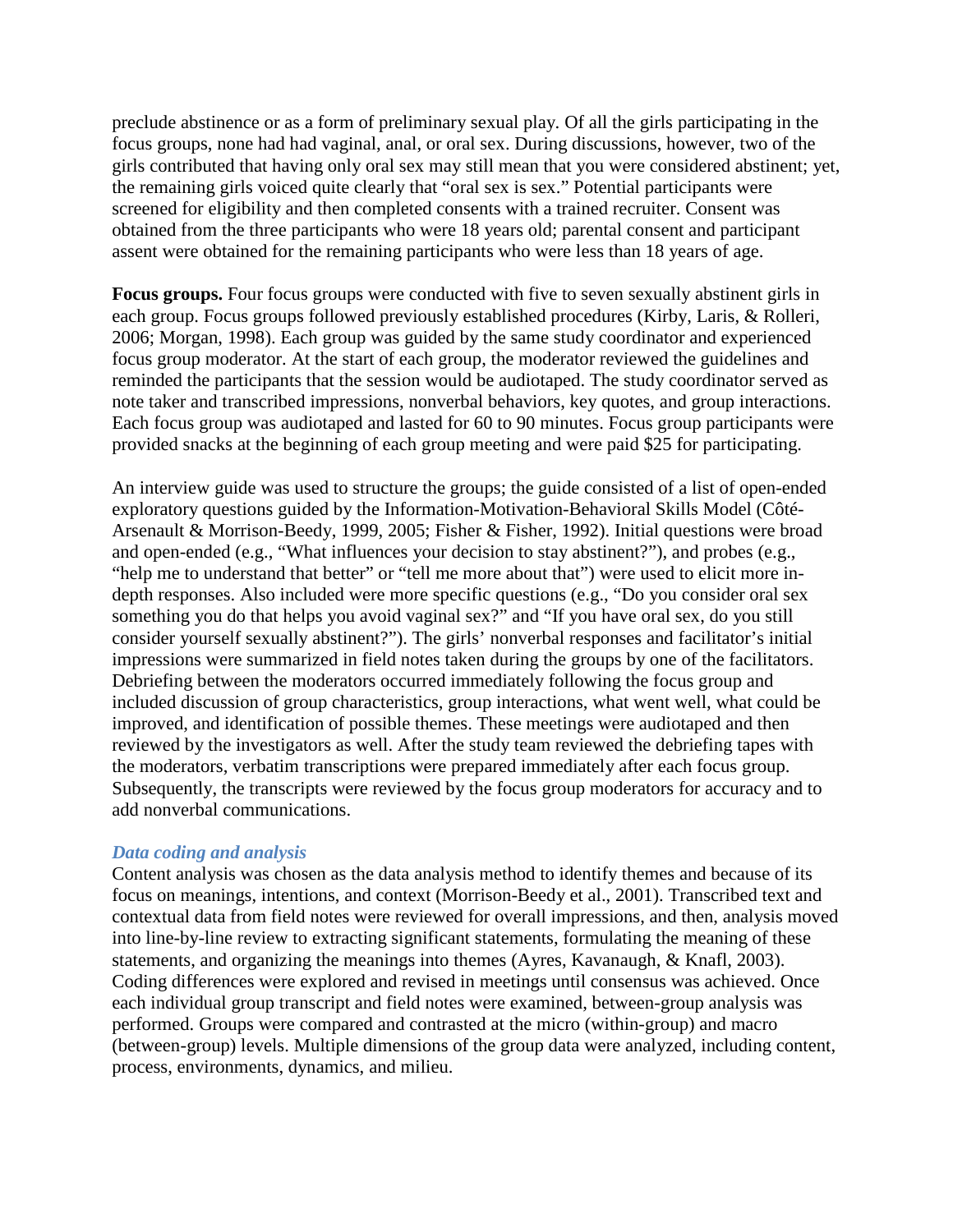Theme identification and descriptions were refined through immersion in the data and team discussion. The interview guide was modified after reviewing the first and second focus group transcripts to capitalize on clarifications of themes identified in these groups and provide further direction for future groups. Trustworthiness of the analysis was established in multiple ways including: (a) debriefing after each focus group session, (b) independent and team approaches to analysis, (c) providing an audit trail of what was done and why, and (d) presenting rich descriptions of the sample and setting (Koch, 2004; Morrison-Beedy et al., 2001; Sandelowski, 1993). Trustworthiness was also increased through the use of one analyst who was not familiar with this population and provided a fresh perspective; this analyst could ask naïve questions that required further clarification within the analysis and theme development. Copies of an exhaustive description of the findings were sent to a random selection of 25% of participants for their review, verification, and comments. The six girls were then contacted by phone to review the descriptions with the research assistant and add further comments, clarifications, or totally new aspects that were not in the initial description (Bloor, 1983; Pyett, 2003). Participant responses were unanimously positive and agreed with the description, "Yes, this sounds just like what my group talked about."

# RESULTS

During analysis, four themes were identified: (a) *Mama says … think before you let it go*, (b) *I'm worth it*, (c) *Boys will be boys*, and (d) *Hold on, there's a catch*. It became clear, however, during theme identification that the themes were interrelated. Thus, an individual theme could not be completely understood without recognizing its connection to and impact on the other themes. This emerged as the girls described their thinking about their personal life choices.

#### *Mama says … think before you let it go*

This theme reflects advice, warnings, or guidance given to the girls by an important person in their lives. All girls spoke of the persons who had influenced them, often to alert each girl to her potential. Awareness of that promise or capability led girls to want to avoid or postpone sexual activity so that she could realize her life goals.

Girls' mothers were clearly the most salient individuals. Nearly all the girls shared that their mother has made a concerted effort to supervise and communicate to their daughter the mother's thoughts and feelings regarding boyfriends, sexuality, and decision making. Mothers had an important impact on their daughters' view of boys, sex, and life and often dispensed advice. This maternal viewpoint was often grounded in the mother's life experience (e.g., as a teen mother), and it was clear that these mothers wanted a better life for their own daughters. The mothers used examples of girls who had become pregnant and now had responsibility for a baby as a way to teach their daughters about making wise choices. Mothers encouraged dreaming, reinforcing that her daughter had great potential and she should reach for those dreams.

Many of the girls gave examples of things their mothers say to them "Like she (mother) tell me like she say that one day I am probably gonna have like sex but she said like now you got a future going for yourself, you shouldn't wanna mess it up." Similarly, another girl described her mother as saying, "(she) told me not to have sex because she said she think I'm gonna have a baby, end up with a baby, and she don't want that for me. A lot that comes with it." She was describing her cousin who got pregnant. "I was like, but dang, I got a lot to live up for, I don't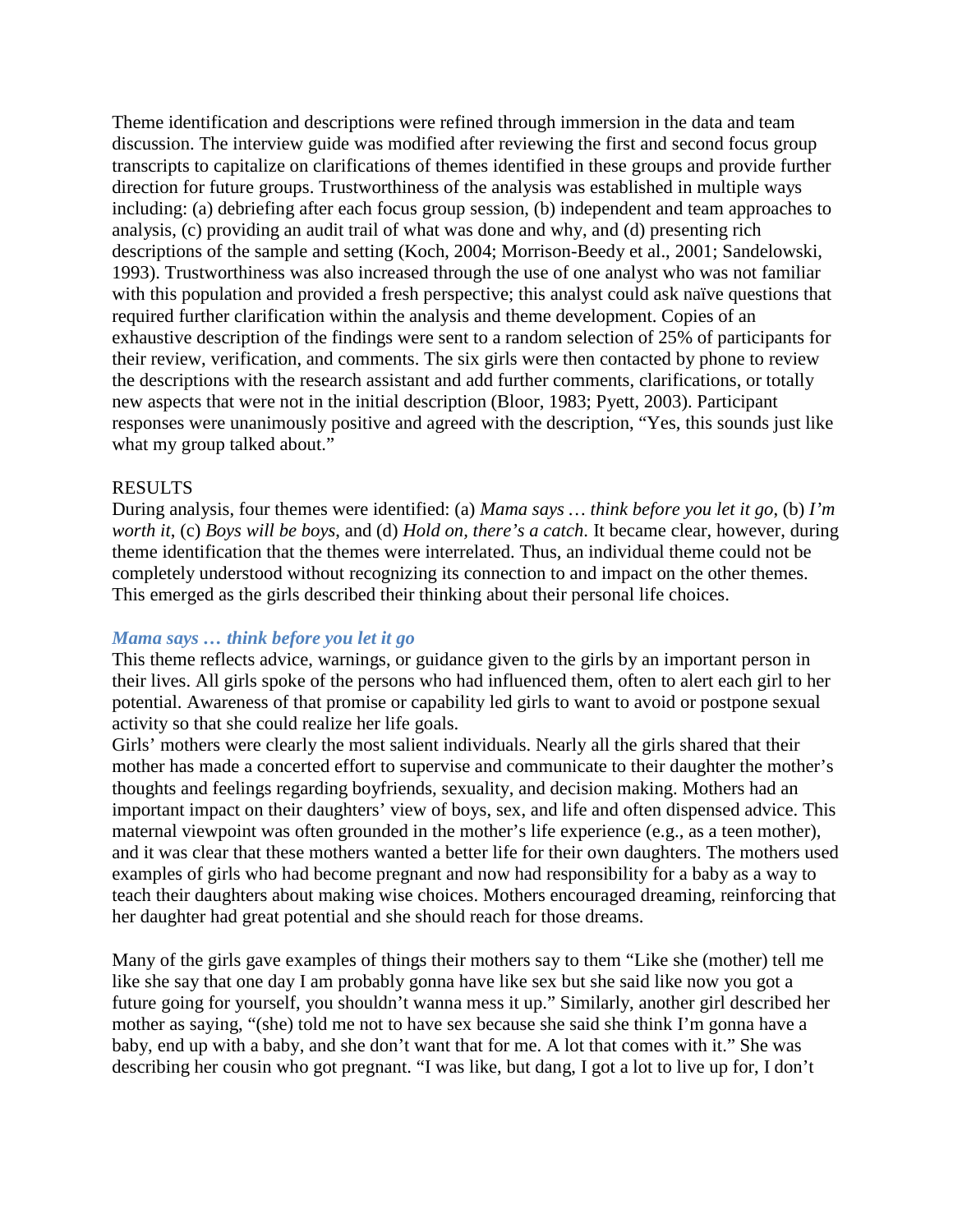wanna let my mom down, wanta let myself down 'cause that's low self esteem and I don't want to go through that."

These girls also recognized that their relationship with their mothers was unique and that other girls often do not have the advantage of this type of relationship.

If a female can't come to their mom and talk to them about stuff then it's hard for them say if somebody had sex with a boy and they try to tell their mom and they're scared, they all know the consequence behind it, telling their mom. They think their mom just probably gonna jump on 'em and tell 'em to get out of the house or yell at them or something like that or call 'em names or beat the crap out of them.

There seemed to be unique characteristics about the girls' relationships with their mothers. They felt that they could talk with them about anything; the girls often said that their mothers were approachable and were a constant influence in their lives. Sometimes, the mother was "in their (daughter's) face" about this, but in all cases, the girls said that this attention made them feel loved and cared for. They looked at some girls who were sexually active and felt that they did not feel loved, such girls who used sex as a means to find love.

Some girls have sex because like they say like their mom always yelling at them, or they having a hard child life so they try to relieve. They don't have love so they try to find love and I think that's the only way they try and find love.

Fathers were rarely mentioned as influential in their lives. However, one girl brought up the fact that her stepsister had become pregnant and she noticed that "Like the way my father treats her now is really different." Another girl who was in a relationship with a boy for 2 years stated, "I was in love with him. We never really did anything because you know (its) against my parents' wishes, mine and his, and also his parents'." Missing also was mention of the influence, positive or negative, of other adults, such as teachers, coaches, or other mentors.

Brothers influenced the girls by what they said and what they did. Brothers advised these girls not to have sex, even though the boys were sexually active often with several girls. Several participants remarked about their brothers, "they are clearly no virgins," an observation that was widely shared among the participants. Their brothers wanted and encouraged something better for their sisters.

Popular culture, as transmitted by the media and celebrities, also influenced the girls. The girls mentioned musical recording artists as having both positive and negative influences. Several girls noted that the media (i.e., television, music videos) "seemed to be talking directly to me" and thus influencing them. Many girls quoted a popular song about thinking over choices and whether to have sex or not. They brought up the line in a song that says "think before you let it go" and how they are trying to transfer that into their own lives. In contrast, a frequently viewed television show that presented a world in which everyone was having sex with people they barely knew but with few consequences was also frequently discussed in the groups. This show portrayed a very glamorous and cavalier view toward casual sex, normalizing such behavior. The girls recalled the important message in the song and took it to heart. Conversely, many girls saw through the hype of many television shows and felt that they were "being sold a bill of goods."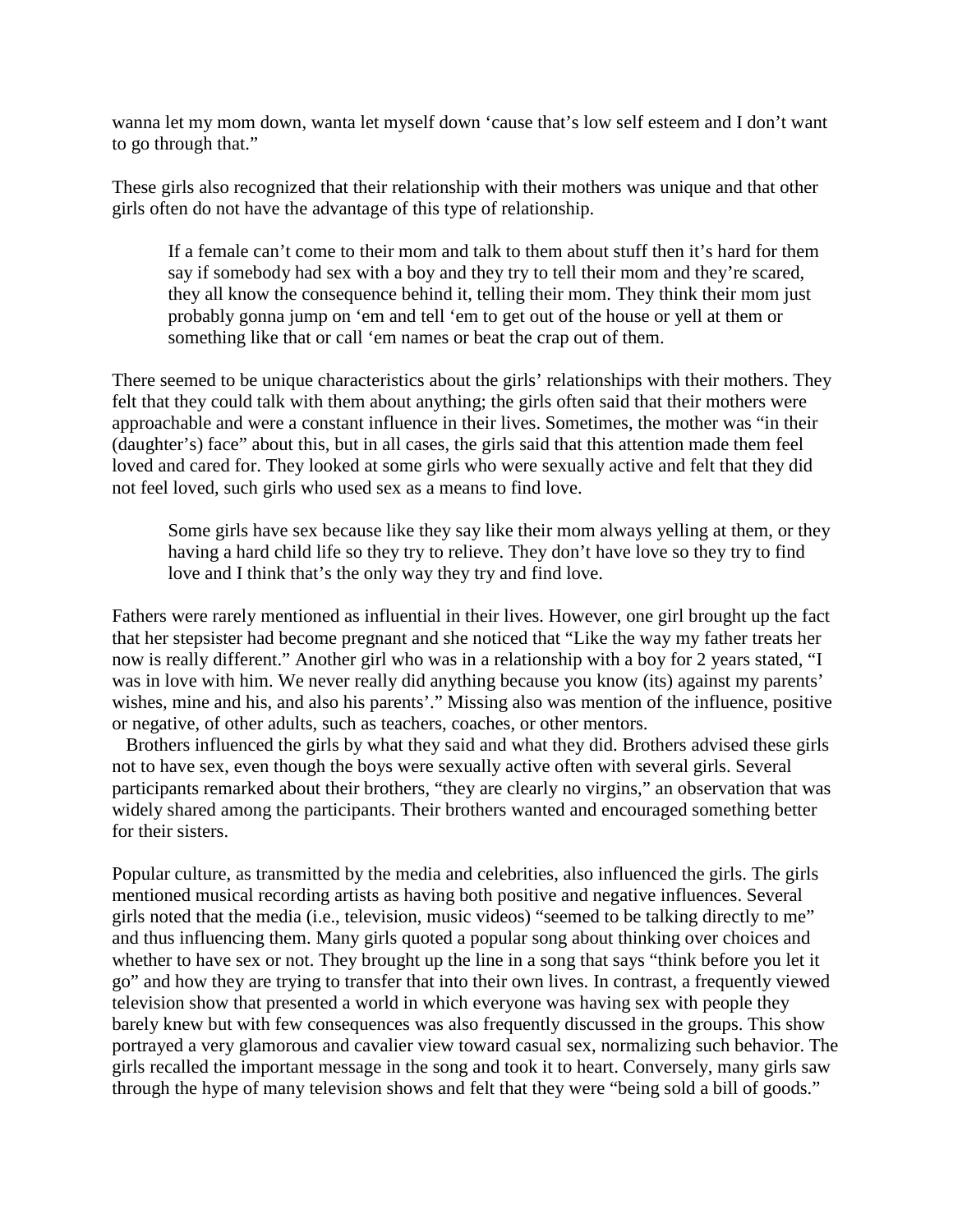#### *I'm worth it!*

The theme "I'm worth it" reflected the young women's belief that there were other things in life that are more important than sex and that attaining these things were of far more value to the girls than the experience of sex and its associated risks. The girls spoke clearly about how they viewed themselves; they talked about self-worth, pride in themselves, and the future. Many expressed a positive sense of self; for them, postponing sex was a logical, necessary decision so that they could actualize their potential. This choice was deliberate, thought out, and not likely to change on a whim. These girls were steadfast, determined, and practical. Some of the girls were sexually inexperienced but quite sophisticated about the consequences of having sex. Talking about their sense of self-worth was spontaneous and integral to the focus group conversation.

It was also noted that these girls talked with potential boyfriends about sex and their choice to be abstinent before they went out; they chose boys who agreed with their choices:

Right now my life is steady and you know how sex change things . . . like I'm not, like you know, how some people have sex 'cause pressure, like I am not being pressured. None of that's coming in. So there's really no reason for me to have sex. Like I mean, I have a boyfriend but he don't pressure me, he already know the deal, like my life is moving steady.

Another girl described it this way, "You got your mind set on other things besides [sex]. You're not really thinking that you wanta have sex. You're thinking of other things like school, friends, family, work if you work. That's all I can think of."

Another girl described what she expected of a sexual relationship:

Like I want to be in a *real* relationship, If you gonna take my virginity I wanta be *with* you. I want you to call me at these times. I want you to call me everyday, you know, I want you to show me that you deserve me.

As a girl in one group poignantly put it, "You can be abstinent after the fact but you only lose your virginity one time, so you know you want to try to lose it right."

Many girls spoke with pride about the fact that they were abstinent, "I think people who choose to be abstinent should probably be rewarded." A 15-year-old said, "I am proud to be a virgin because I am innocent and I can wait until I am older and be more special." One girl who described herself as a "brainiac" commented that "the boys will always be there . . . And that's why I say I'm proud to be a brainiac and I'm proud to be a virgin."

These girls were not trying to hide their virginity. They were proud of it and let others know about their decision and stance on the subject. At times, they came across as wise beyond their years, mature, bright, and precocious.

If I wanta commit my dreams I can't have nothing holding me down, holding me back. Like dudes saying that they love you and all that. 'If you love me you will give it up' and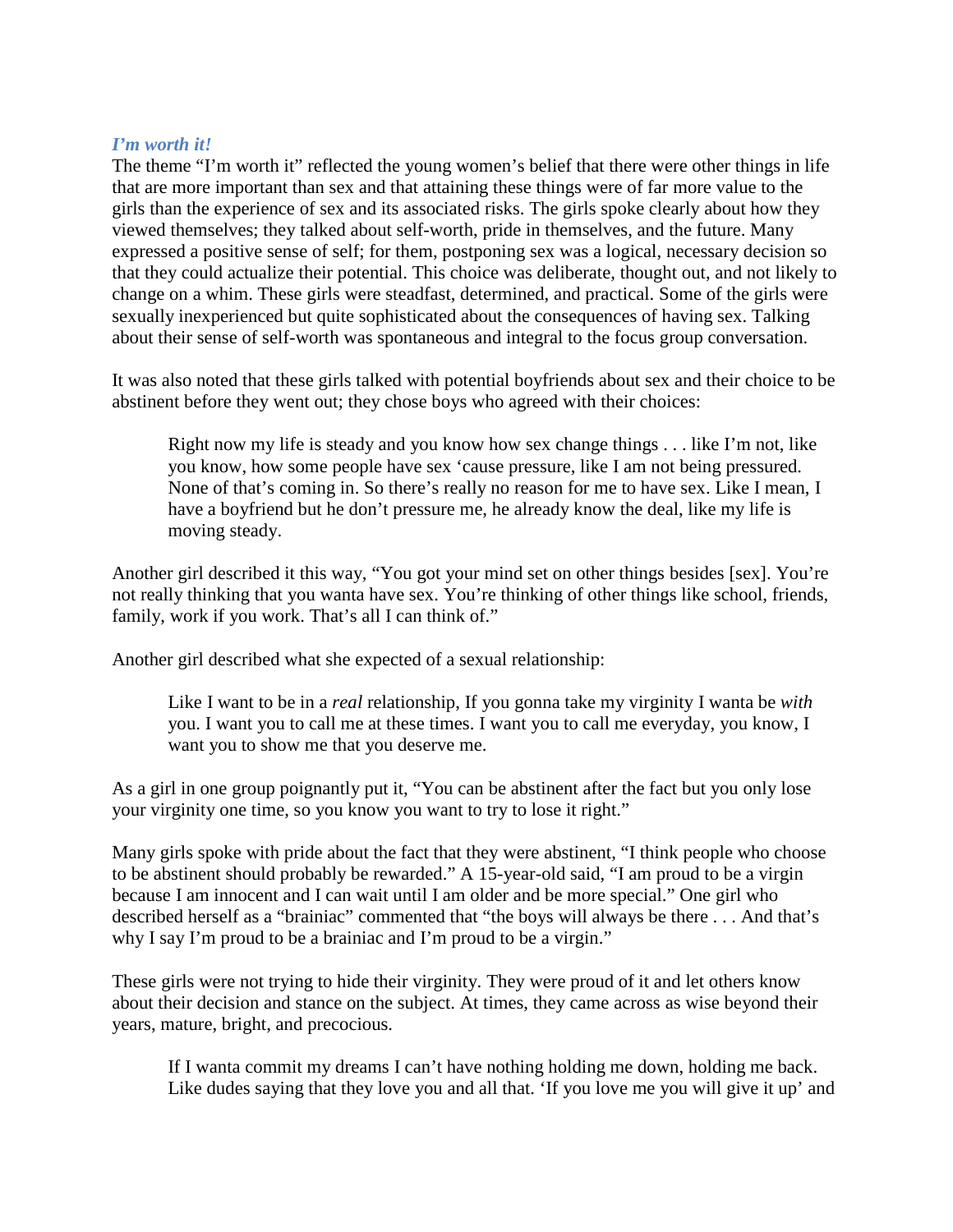all that. I think that's gonna hold me down, hold me back. So I'm looking like, I'm trying to stay single but it's hard sometimes, it really is but I am saying at the time that I am, I'm just gonna fight, I be like trying to accomplish. I'm gonna get good grades, try to get a scholarship; do something with my life . . . I'm just trying to wait until I am older, until I am more mature and I understand what I am doing.

These girls were not ambivalent; they were very clear about their position and why they held such belief in being abstinent. Similar to the beliefs of many girls in the groups, one girl expressed reasons why she thought she remained abstinent:

I think the biggest thing is self respect . . . I think like, if you would raise your bar like mad high, if you raise your standards higher, then I think you gonna be less likely to do like to do some of this stuff . . . you gonna be like, man, I got more for myself, like I wanta go to college and stuff like that. You gonna look at that like I don't wanta settle for less.

#### *Boys will be boys*

These girls had a pragmatic view of boys and their behavior; they knew that many boys wanted sex and may not have really cared about the girl and that many boys they knew would cheat on them or their girlfriends. As one girl described it:

Some boys just wanta, you know, do the girl and get it over with, leave 'em and then the girl looks stupid instead of the boy. The boy all walking off, boy happy, girl 'Oh man, why I have to give it up to him'.

The girls often described situations that had happened to their friends and often concurred that most boys would not be exclusive in their sexual relationships, especially as boys got older. One girl summed up this discussion this way, "I don't care if y'all supposed to be in a 'relationship' because when you is 15 and 16 that boy is going to cheat on you."

The girls were clear that they had different relationships with two categories of boys they knew—"homeboys" and "boyfriends." Homeboys were boys they could talk with about anything or spend time together, whereas boyfriends were those boys they had a romantic relationship with. There seemed to be an unspoken agreement that there would be no sexual engagement with homeboys. These girls told us about a lot of things that they did with their boyfriends instead of having sex: talking on the phone, riding bikes, listening to music, playing sports or games with each other, or watching movies. Both types of relationships were essential to these girls' social lives as well as how they learned about different roles and relationships with males.

### *Hold on, there's a catch*

The theme "hold on, there's a catch" reflects an almost wary voice that echoed in many of these girls' minds as they considered whether they should have sex. Girls described curiosity and interest about becoming sexually active. However, they believed that any potential benefits were offset by the likelihood of adverse outcomes. Girls described both physical and emotional negative outcomes. As one girl noted: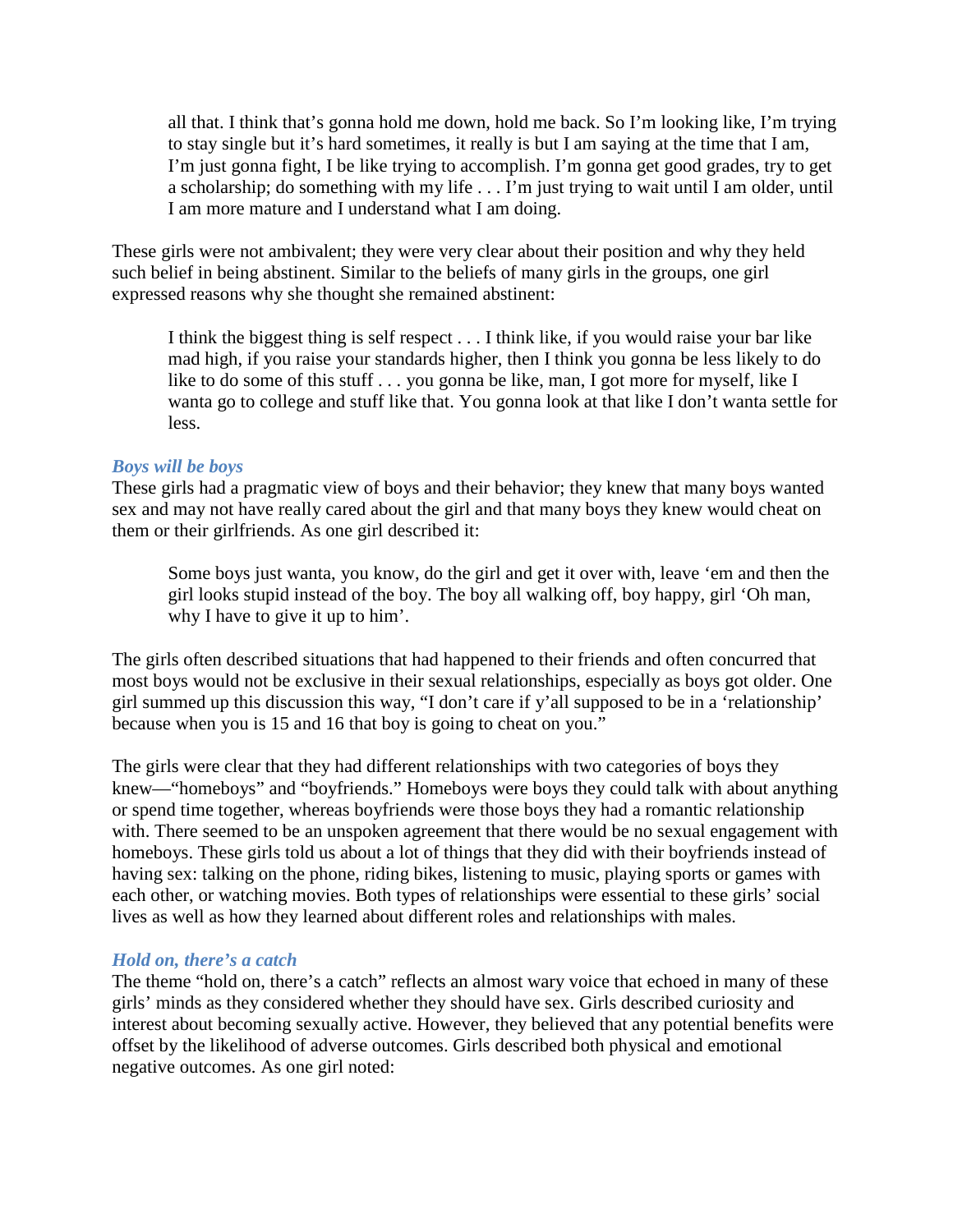And that's what gets you curious sometimes. They be like, 'cause my friends that have [had sex] they like 'it's the feel of it.' I be like, well damn, if it feels good and it's gonna make you feel good, well, wait a minute, well, maybe. Then I be like, wait a minute, hold on, there's a catch.

The "catch" referred to the negative consequences of sex. The girls believed the possibility of becoming pregnant, becoming infected with an STI, and the pain associated with vaginal sex were reasons not to be sexually active. The following quote from one of the girls clearly points out why she decided to be sexually abstinent. "I am not having sex because you don't wanta just have sex with anybody because you could end up pregnant or with a disease or something. And I'm scared it hurts, all that kind of stuff." Her feelings summarized the thoughts of many of the girls.

The negative consequence of pregnancy was layered with other concerns such as the decision to continue the pregnancy or have an abortion, how their mothers would feel if they became pregnant, worry that the boyfriend would not be involved with the baby if they continued the pregnancy, and the opportunity costs associated with being a teen parent, specifically not being able to have fun and concentrate on school. Of note, girls rarely discussed the option of seeking contraception to prevent pregnancy.

One of the negative consequences of becoming sexually active was the risk of being exposed to or developing an STI. Many of the girls spoke of knowing people who were infected with STIs and how that affected their perception of them, as well as other negative perceptions. As described, "Something that people say and they advertise on TV as being so good, feeling so good, [can] mess up your whole life. Now you gotta live taking medication. And if it's not taking medication you gonna die anyway." They articulated concerns about becoming HIV positive and the possibility of an early death. As one participant noted, condoms cannot always be trusted to prevent infection, "you know, some condoms ain't protective."

Although the physical concerns were in the forefront, the girls also believed that there was an inherent sense of regret if "losing your virginity wasn't done right." One girl said, "It's the regrets, you know, 'cause like if I was to do this, what's gonna happen next, you know." Girls expressed that if they were not having sex, they would not get hurt emotionally. "You're not going to hurt . . . emotionally …'cause when you was doing things to a boy you faced with lots of feelings sometimes." Girls expressed the concern that the boy might not feel the same way she did; if this should happen, the girl might get hurt and might feel remorse for the sexual experience.

These four themes are synergistic and intertwined. The girls' self-worth and self-esteem had likely been promoted for many years by their mothers and now fueled their convictions. Simultaneously, the mothers' influence reinforced the girls' desire to move toward positive choices. They had learned that some boys were self-focused and were not to be trusted when it came to sex. The reality that sex could have negative consequences was a deterrent but it would not be a strong enough influence without the positive influence of self-worth and others.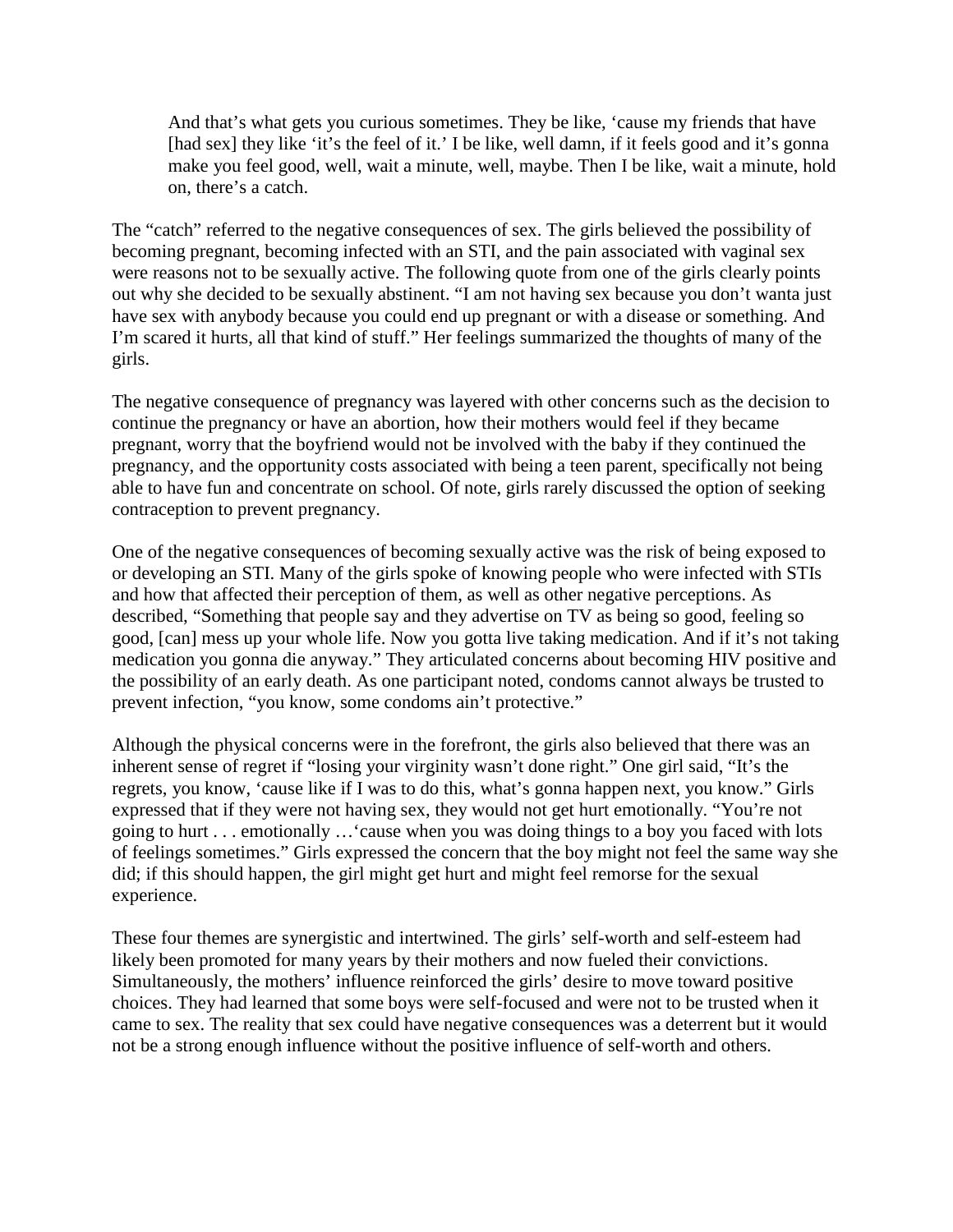#### **DISCUSSION**

The purpose of this formative research was to gain insight into the context of, and identify potential determinants of, sexual abstinence among adolescent girls. Information gained through qualitative methods will help interventionists to design programs to maintain abstinence, delay onset of sexual activity, and promote protected first and subsequent sexual contact. While the majority of participants defined oral sex as "having sex" and something that would then make them no longer abstinent, further research is needed. These results coincide with those from Bersamin, Fisher, Walker, Hill, and Grube (2007) who found that definitions of virginity and abstinence differed between sexually active and abstinent youth, with those defining oral sex as contributing to the loss of abstinence more likely to be abstinent themselves. In other studies as well, definitions of "being abstinent" differed between genders, between sexually active and abstinent youth, and in those with a history of sexual abuse (Carpenter, 2001; Sanders & Reinisch, 1999). Since the meaning of these terms may also differ between adolescents and the scientists and clinicians who will be screening, recruiting, assessing, and intervening with them, gaining a better understanding of how youth conceptualize these terms is clearly needed.

The majority of the girls spoke poignantly about their beliefs in their own self-worth and plans for the future. These feelings were woven throughout the focus group conversations even as they discussed other thematic issues. Their lives included many valued activities that kept them busy and fulfilled; because their lives were busy and their futures bright, engaging in risky sexual activity held less appeal. Consistent with our qualitative findings, there is evidence that girls higher in self-esteem were more likely to have had more frequent communication with sex partners and parents, perceived fewer barriers to using condoms, and were less fearful of negotiating condom use (Salazar et al., 2005).

Validating the worth of every adolescent, and nurturing her aspirations, is clearly a worthwhile intervention component. Programs such as the Jemmotts'"Be Proud, Be Responsible" (Jemmott, Jemmott, & Fong, 1992), DiClemente and Wingood's SIHLE (Sistering, Informing, Healing, Living, and Empowering) (DiClemente et al., 2004), and Stanton's Focus on Kids (Wu et al., 2003) provide examples of interventions that include exercises designed to strengthen adolescents' self-regard, personal values, and long-term goals. Development of programs for abstinent adolescent females might include components that foster self-worth and future planning.

A second theme was the important role played by mothers who were consistently identified as important, influential persons who encouraged and supported a girl's choice to be abstinent. Although the approach used in our study did not allow us to specify at what stage during their development that their mothers began to influence the girls in regard to this issue, it was clear that mothers served as a protective factor. The importance of maternal involvement in sexual risk reduction interventions has already been suggested empirically (Hutchinson, Jemmott, Jemmott, Braverman, & Fong, 2003), and evaluation of interventions involving parental monitoring supports the importance of involving parents (Stanton et al., 2000). Our findings also suggest that recruiting mothers as well as adolescents to interventions may facilitate the naturally occurring protection observed in our sample and optimize intervention efficacy. Developing interventions solely for mothers may be another approach for addressing HIV risk in their daughters and should be considered as well.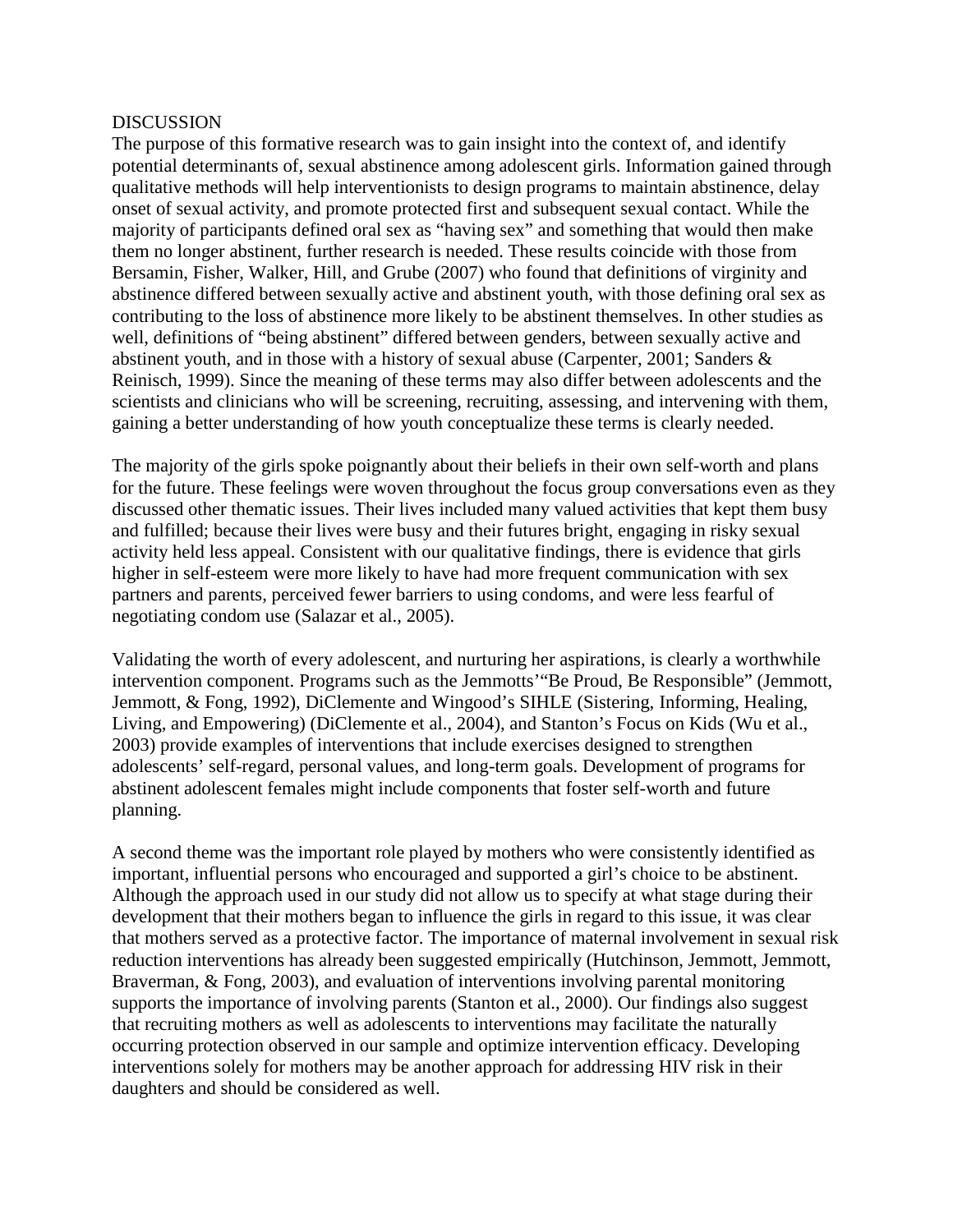It was noteworthy that the girls did not mention fathers, or other adults, regarding their decision to remain abstinent. The absence of other adults, and particularly fathers, is widely recognized as a risk factor for a variety of negative outcomes, including increased sexual activity (e.g., Hendricks et al., 2005). That the girls in our sample overcame this risk factor and remained abstinent shows that father absence alone does not determine girls' decisions regarding sexual behavior. Nonetheless, increasing paternal involvement in the lives of their daughters through intervention design may provide additional protections (Meeker, 2006).

Similar to the work by Hulton et al. (2000), in which Ugandan girls identified boys' lack of responsibility for the outcome of their sexual behaviors as a catalyst of sexual risk, the girls in our groups recognized that many boys participated in behaviors that the girls considered sexually negative. Several girls reported that boys would talk about girls who had had sex with them and stop "dating" the girl once they had sex with her. Girls also pointed out that boys (including their brothers) routinely had multiple sexual partners. The girls made clear that they did not want to end up in a similar situation. It was also clear that these girls believed they had the strength and ability to tell boys that they wanted to remain abstinent and to terminate relationships with boys who tried to pressure them to change their minds. Girls differed, however, on whether they avoided situations in which they had to refuse sex, restricted the type of relationships they had with boys, or terminated such relationships when pressured for sex.

This theme reflects two fundamental tenets of behavioral science theory and research. The first is the importance of peers during adolescence (Pedlow & Carey, 2004); it is widely acknowledged that peers can lead vulnerable youth into poor decision making and risky behavior. Girls in our sample were resilient in the face of such peer pressure. The second is the importance of behavioral skills for sexual risk reduction (Kelly, 1995). The girls in our sample seemed to have developed strong interpersonal skills, including sexual assertiveness and self-management skills that allowed them to avoid risky situations and to communicate clearly to potential partners in courtship situations. Interventions designed to promote abstinence should employ skill-building exercises to help adolescent girls avoid risky situations and peers and to teach assertiveness and interpersonal skills to help them negotiate safer sexual practices with partners. Ample evidence with adults indicates that interventions that include skills components are more efficacious (Copenhaver, Johnson, Lee, Harman, & Carey, 2006; Johnson, Carey, Chaudoir, & Reid, 2006; Johnson et al., 2003).

The fourth theme that emerged involved the potential for negative consequences resulting from sex. The most prominent of these concerns were those related to the physical effects of having sex: chance of becoming pregnant, HIV/STI risk, and pain during the first act of intercourse. This was not unlike the survey responses of approximately seven hundred 8th to 10th grade boys and girls who responded that fears related to pregnancy and STIs/HIV were their most common reason for not having sex (Blinn-Pike, 1999). Moving beyond these concerns, many of the girls also felt there was another negative consequence surrounding the potential emotional catch or trap that could occur when a girl chose to have sex. Girls were worried about having their feelings hurt, being gossiped about, or wishing they had not done something that they could never take back. The girls in these groups wanted to avoid being hurt either emotionally or physically; they wanted to protect themselves.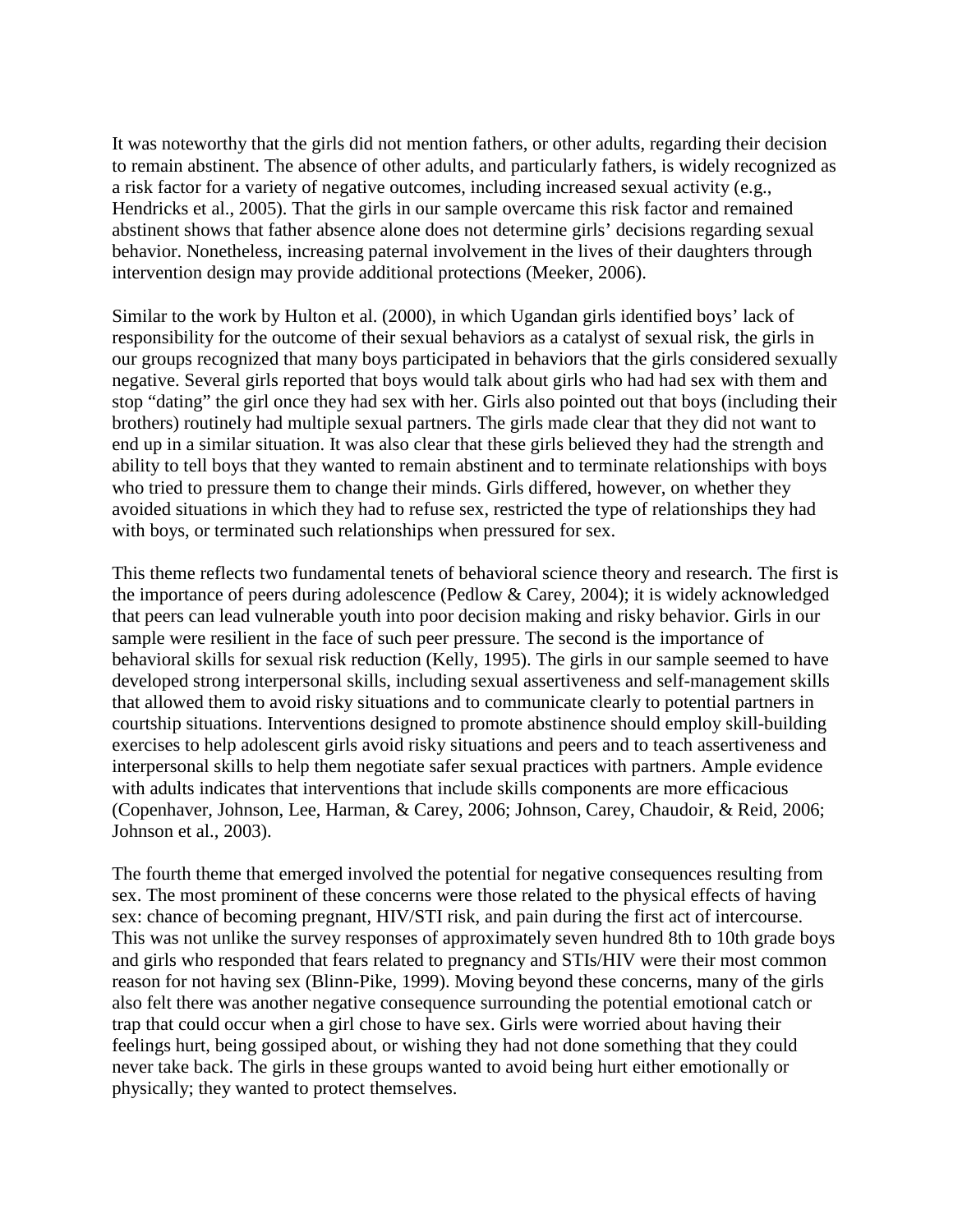The negative consequences of sexual and other health-related behaviors are often identified in conceptual models as deterrents (e.g., the Health Belief Model; Rosenstock, 1966). Consequently, many behavioral interventions do include educational components to dispassionately identify these health threats to promote risk reduction. Based on our findings as well as theory, it appears that interventions designed for abstinent girls should confirm the real risks and consequences of sexual behavior. However, behavioral science research also suggests that fear-arousing messages can backfire if they appear heavy-handed or if they invoke defensive avoidance in participants (Earl & Albarracín, 2007).

Significant effort was made to ensure the trustworthiness of our findings and add to the rigor of our study. However, the results of our study are only suggestive and are based on a small sample of adolescent girls from one northeastern city. Clearly, they should not be assumed to be "representative" of all girls or a comprehensive set of risk and protective factors. However, they do provide insight into factors that have protected a group of socially- and economically disadvantaged girls from premature and risky sex.

These findings provide insight into factors that have protected a group of socially- and economically disadvantaged girls from premature and risky sex.

The findings from this research provide valuable insight into factors associated with delaying sexual activity in this sample of teenage girls. Nurses and clinicians providing care to adolescent girls can address these factors during health maintenance and reproductive health visits. This is especially salient in light of the recommendation by the American College of Obstetricians and Gynecologists Committee on Adolescent Health (2006) that girls first visit an ob-gyn between the ages of 13 and 15 in order to develop a trusting provider-client relationship within a health promotion visit before they need to seek care for a specific health concern.

In this study, rich information was obtained from our participants and four separate but interrelated themes were identified that suggest tangible topic areas that can be discussed during interactions with teenage girls to strengthen their desire to remain abstinent as well as help prepared them for when they become sexually active. A key finding is the acknowledgment that delaying sexual activity is often part of a larger picture of self-respect and self-worth projected by these girls. Our findings indicate that many abstinent girls may not be abstinent by chance but by choice; thus, the proactive thinking of these girls should be reinforced and client-identified strengths elicited during the course of the health care visit. Current aspects can include involvement in community projects or sports, academic success, and positive involvement with friends and family. Plans for the future, whether realistic or idealistic, can also be discussed as well as possible deterrents, including, but not limited to, pregnancy and child-rearing.

Engaging in conversation with adolescent girls about nonhealth topics, such as their relationship with their mother (or parents), life goals, and dreams for the future, may help girls to maintain a future-oriented time perspective (cf. Henson, Carey, Carey, & Maisto, 2006) and to prefer abstinence rather than an early and premature initiation into sexual activity. Focusing on the positive reasons for being abstinent, rather than relying solely on the use of scare tactics or the negative consequences of becoming sexually active, may be more persuasive to these girls.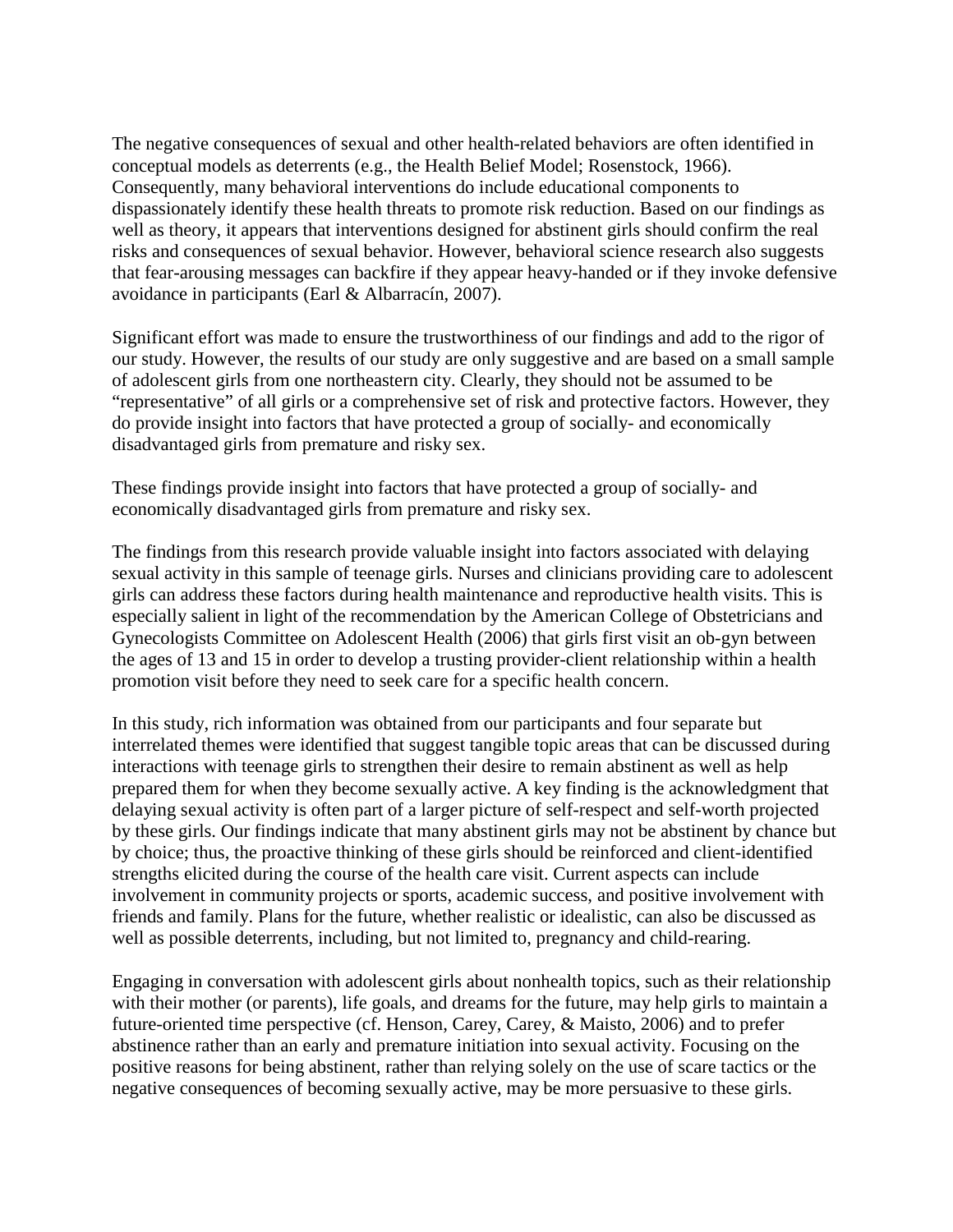However, in addition to standard topics, such as normal development and menstruation, clinicians can target more specific worries teenage girls might have such as pain during intercourse or a pelvic examination and prevention of STIs. These discussions also offer opportune times to discuss the HPV vaccine as well.

Clinicians should also consider discussions with mothers of teen girls, encouraging mothers to talk with their daughters about the pros and cons of sexual activity and relationships with boys; role-playing possible approaches to such discussions may be beneficial. Reinforcing mothers' beliefs regarding their influence on their daughter's values and decision making may be a valuable component to helping their daughters avoid sexual risk. Nurses and clinicians can help adolescents develop strategies to address potentially risky situations while in a safe environment. Additionally, nurses and clinicians can reinforce positive relationships with male friends and family members who can provide a voice of reason when girls are being pressured by a romantic partner or social group.

These findings can be integrated into the design of interventions tailored to sexually abstinent girls in order to maximize their potential impact on HIV prevention outcomes.

Based upon these findings, developing strategies that address some or all of these protective factors in a formal intervention is worthwhile. Including components within interventions that focus on girls' future aspirations, the mother-daughter relationship and communication, as well as emphasizing positive aspects of remaining abstinent within a supportive group of other abstinent girls may prove to be an effective approach to maintaining abstinence in these girls. In addition, however, the available evidence clearly indicates that an abstinence-only approach is not sufficient (Underhill et al., 2007). Abstinence-only approaches do delay sexual debut, but safer sex interventions have more long-lasted effects (Jemmott, Jemmott, & Fong, 1998). Therefore, sexual health promotion interventions for adolescent girls also need to prepare girls for their (inevitable) sexual debut so that, when this occurs, girls are knowledgeable and able to protect themselves against unintended pregnancy and STIs.

The inclusion of forward-looking risk reduction information, motivation, and skills in abstinence "plus" programs can be achieved without undermining abstinence goals; indeed, evidence from 174 recent studies documented that sexual risk reduction interventions do not inadvertently increase the overall frequency of sexual behavior (Smoak et al., 2006). Ultimately, the results of this study can help scientists and clinicians more clearly understand the thinking and decision making of sexually abstinent girls as they address with them ways to maintain abstinence and reduce future sexual risk.

### ACKNOWLEDGMENTS

*Funded by NINR R03 NR010193 (D.M.-B.) and NINR F31NR08665 (S.S.-S). The authors thank the participants for their contribution.*

### **REFERENCES**

Abma, J.C., Martinez, G.M., Mosher, W.D., & Dawson, B.S. ( 2004 ). Teenagers in the United States: Sexual activity, contraceptive use, and childbearing, 2002 . *Vital Health Statistics 23*(24).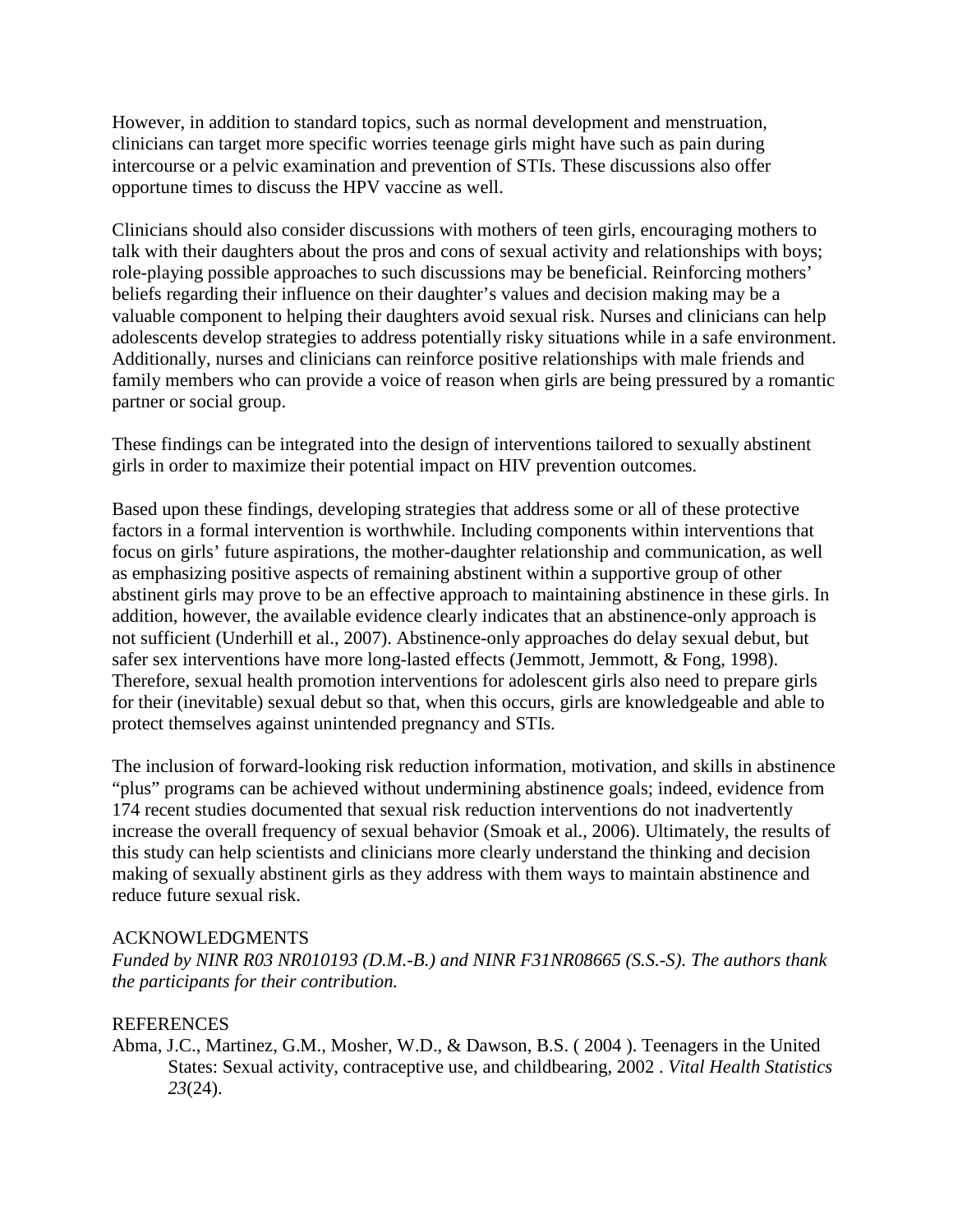- American College of Obstetricians and Gynecologists Committee on Adolescent Health. (2006). Committee opinion no. 335: The initial reproductive health visit. *Obstetrics and Gynecology*, *107*, 1215-1219.
- Aronowitz, T., & Munzert, T. (2006). An expansion and modification of the information, motivation, and behavioral skills model: Implications from a study with African American girls and their mothers. *Issues in Comprehensive Pediatric Nursing*, *29*, 89- 101.
- Aten, M.J., Siegel, D., Enaharo, M., & Auinger, P. (2002). Keeping middle school students abstinent: Outcomes of a primary prevention intervention. *Journal of Adolescent Health*, *31*, 70-78.
- Ayres, L., Kavanaugh, K., & Knafl, K.A. (2003). Within-case and across-case approaches to qualitative data analysis. *Qualitative Health Research*, *13*, 871-883.
- Bersamin, M.M., Fisher, D.A., Walker, S., Hill, D.L., & Grube, J.W. (2007). Defining virginity and abstinence: Adolescent's interpretations of sexual behaviors . *Journal of Adolescent Health*, *41*, 182-188.
- Blinn-Pike, L. (1999). Why abstinent adolescents report they have not had sex: Understanding sexually-resilient youth. *Family Relations*, *48*, 295-301.
- Bloor, M.J. (1983). Notes on member validation. In R. M. Emerson (Ed.), *Contemporary field research: A collection of readings* (pp. 156-172). Prospect Heights, IL: Waveland Press.
- Boyers, D.B., & Kegels, S.M. (1991). AIDS risk and prevention among adolescents. *Social Science and Medicine*, *33*, 11-23.
- Carpenter, L.M. (2001). The ambiguity of "having sex": The subjective experience of virginity loss in the United States. *Journal of Sex Research*, *38*, 127-139 .
- Cates, J.R., Herndon, N.L., Schultz, S.L., & Darroch, J.E. (2004). *Our voices, our lives, our futures: Youth and sexually transmitted diseases*. Chapel Hill: School of Journalism and Mass Communication, University of North Carolina at Chapel Hill.
- Centers for Disease Control and Prevention. (1999). *Sexually transmitted disease surveillance 1998*: Centers for Disease Control and Prevention, National Center for HIV, STD and TB prevention. Atlanta, GA: Author.
- Centers for Disease Control and Prevention. (2004). *Fact sheet: Young people at risk for HIV/AIDS among America*'*s youth*. Atlanta, GA: Author.
- Centers for Disease Control and Prevention. (2005). *AIDS cases by state and metropolitan area provided for the Ryan White CARE Act*.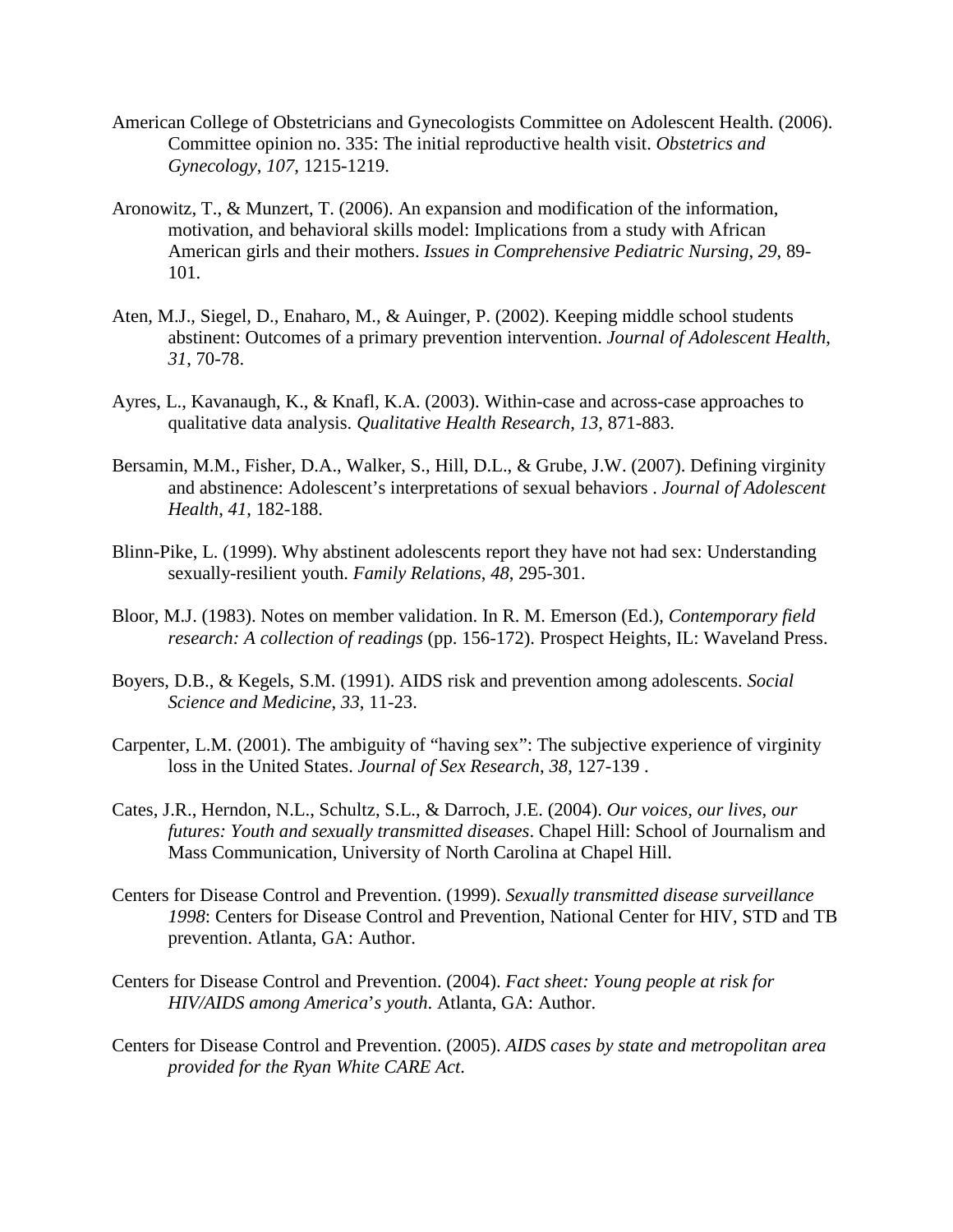- Centers for Disease Control and Prevention. (2007). *HIV/AIDS surveillance report, 2005: Vol. 17*. Atlanta, GA: Author.
- Chookaew, N., Soeken, K., Harris, R., Johantgen, M., DeForge, B., Dorsey, S., et al. (2004, July 11-16). *The impact of adolescent HIV/AIDS prevention programs on sexual behaviors: A meta-analysis, International Conference on AIDS*. Abstract No. THPeD7633. Bangkok, Thailand.
- Copenhaver, M.M. , Johnson, B.T., Lee, I.C., Harman, J.J., & Carey, M.P. (2006). Behavioral HIV risk reduction among people who inject drugs: Meta-analytic evidence of efficacy. *Journal of Substance Abuse Treatment*, *31*, 163-171.
- Côté-Arsenault, D., & Morrison-Beedy, D. (1999). Practical advice for planning and conducting focus groups. *Nursing Research*, *48*, 280-283.
- Côté-Arsenault, D., & Morrison-Beedy, D. (2005). Maintaining your focus in focus groups: Avoiding common mistakes. *Research in Nursing & Health*, *28*, 172-179.
- DiClemente, R.J. , Wingood, G.M. , Harrington, K., Lang, D.L., Davies, S.L., Hook, E.W., III, et al. (2004). Efficacy of an HIV prevention intervention for African American adolescent girls. *Journal of the American Medical Association*, *292*, 171-179.
- Earl, A., & Albarracín, D. (2007). Nature, decay, and spiraling of the effects of fear-inducing arguments and HIV counseling and testing: A meta-analysis of the short- and long-term outcomes of HIV-prevention interventions. *Health Psychology*, *26*, 496-506.
- Fishbein, M., Triandis, H.C., Kanfer, F.H., Becker, M., Middlestadt, S.E., & Eichler, A. (2001). Factors influencing behavior and behavior change. In A. Baum, T. A. Revenson, & J.E. Singer (Eds.), *Handbook of health psychology* (pp. 3-17). Mahwah, NJ: Erlbaum.
- Fisher, J.D., & Fisher, W.A. (1992). Changing AIDS-risk behavior. *Psychological Bulletin*, *111*, 455-474.
- Grunbaum, J.A., Kann, L., Kinchen, S., Ross, J., Hawkins, J., Lowry, R., et al. (2004). Youth risk behavior surveillance — United States, 2003. *Morbidity and Mortality Weekly Report*, *53* (SS-2), 1-96.
- Haffner, D.W. (1998). Facing facts: Sexual health for American adolescents. *Journal of Adolescent Health*, *22*, 453-459.
- Haglund, K. (2003). Sexually abstinent African American adolescent females' descriptions of abstinence. *Journal of Nursing Scholarship*, *35*, 231-236.
- Hendricks, C.S., Cesario, S.K., Murdaugh, C., Gibbons, M.E., Servonsky, E.J., Bobadilla, R.V., et al. (2005). The influence of father absence on the self-esteem and self-reported sexual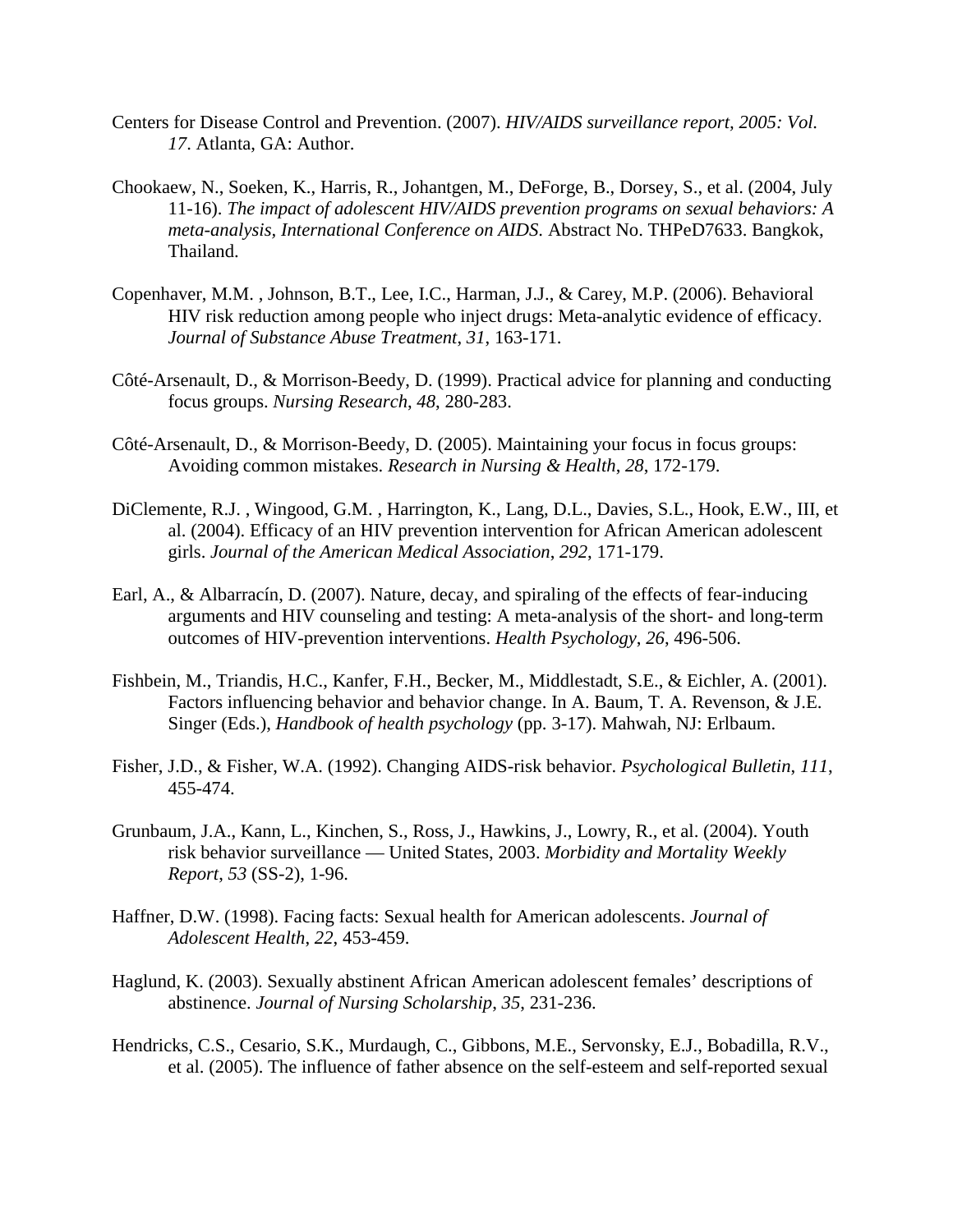activity of rural southern adolescents. *ABNF Journal: Official Journal of the Association of Black Nursing Faculty in Higher Education*, *16*, 124-131.

- Henson, J., Carey, M., Carey, K., & Maisto, S. (2006). Associations among health behaviors and time perspective in young adults: Model testing with boot-strapping replication. *Journal of Behavioral Medicine*, *29*, 127-137.
- Hulton, L.A., Cullen, R., & Khalokho, S.W. (2000). Perceptions of the risks of sexual activity and their consequences among Ugandan adolescents. *Studies in Family Planning*, *31*, 35- 46.
- Hutchinson, M.K., Jemmott, J.B., III, Jemmott, L.S., Braverman, P., & Fong, G.T. (2003). The role of mother-daughter sexual risk communication in reducing sexual risk behaviors among urban adolescent females: A prospective study. *Journal of Adolescent Health*, *33*, 98-107.
- Irwin, C.E., Jr., & Millstein, S.G. (1992). Risk-taking behaviors and biopsychosocial development during adolescence. In E.J. Susman, L.V. Feagans, & W.J. Ray (Eds.), *Emotion, cognition, health, and development in children and adolescents* (pp. 75-102). Hillsdale, NJ: Lawrence Erlbaum.
- Jemmott, J.B., Jemmott, L.S., & Fong, G.T. (1992). Reductions in HIV risk-associated sexual behaviors among black male adolescents: Effects of an AIDS prevention intervention. *American Journal of Public Health*, *82*, 372-377.
- Jemmott, J.B., III, Jemmott, L.S., & Fong, G.T. (1998). Abstinence and safer sex HIV riskreduction interventions for African American adolescents: A randomized controlled trial. *Journal of the American Medical Association*, *279*, 1529-1536.
- Johnson, B.T., Carey, M.P., Chaudoir, S.R., & Reid, A.E. (2006). Sexual risk reduction for persons living with HIV: Research synthesis of randomized controlled trials, 1993 to 2004. *Journal of Acquired Immune Deficiency Syndromes*, *41*, 642-650.
- Johnson, B.T., Carey, M.P., Marsh, K.L., Levin, K.D., & Scott-Sheldon, L.A. (2003). Interventions to reduce sexual risk for the human immunodeficiency virus in adolescents, 1985-2000: A research synthesis. *Archives of Pediatrics and Adolescent Medicine*, *157*, 381-388.
- Kelly, J.A. (199 ). Changing HIV risk behavior: Practical strategies. New York: Guilford Press.
- Kirby, D. (2001). *Emerging answers: Research findings on programs to reduce teen pregnancy. (Summary)*. Washington, DC: National Campaign to Prevent Teen Pregnancy.
- Kirby, D., Laris, B.A., & Rolleri, L. (2006). *The impact of sex and HIV education programs in schools and communities on sexual behaviors among young adults*. Research Triangle Park, NC: Family Health International.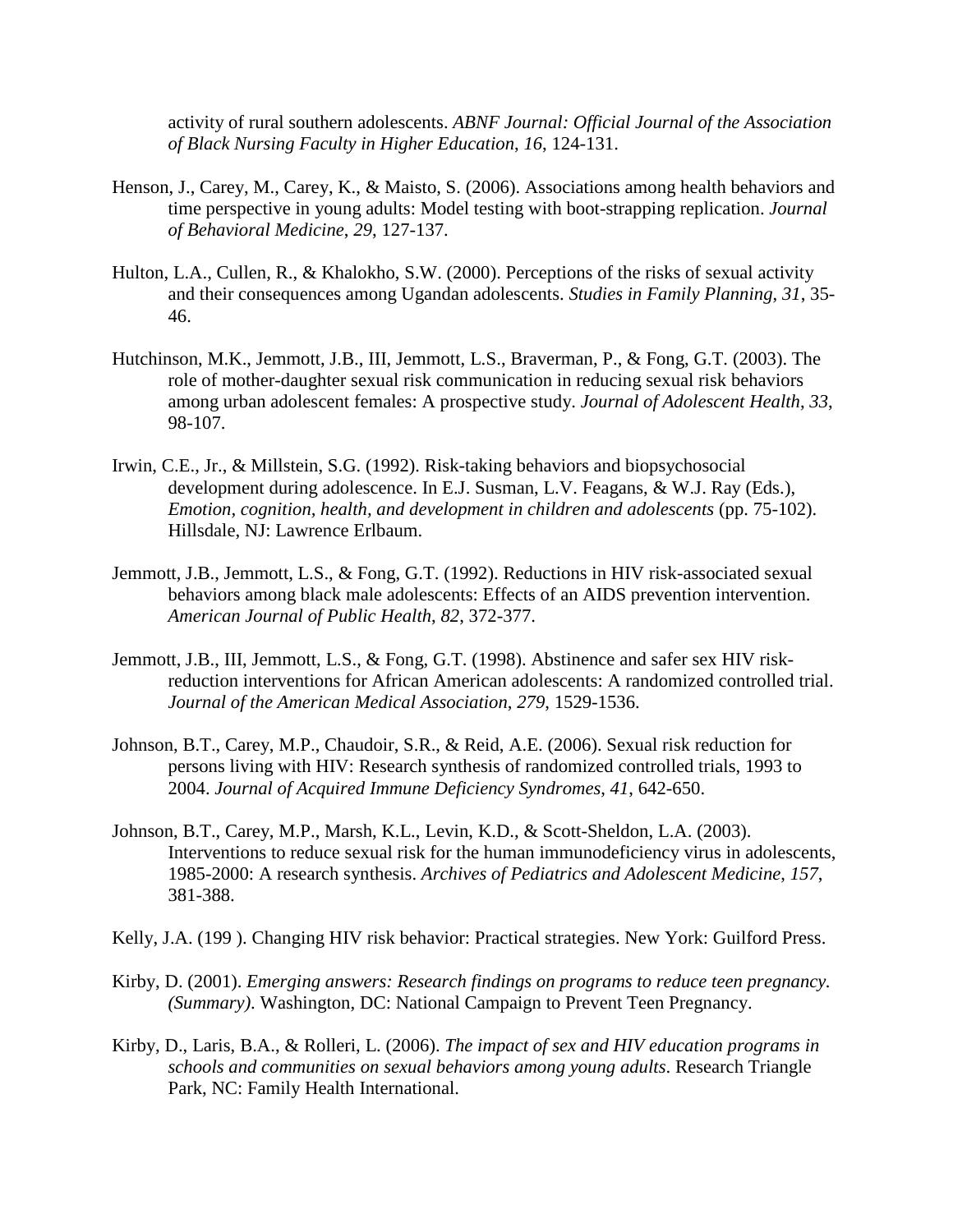- Koch, T. (2004). Commentary: Expert researchers and audit trails. *Journal of Advanced Nursing*, *45*, 134-135.
- Meeker, M. (2006). *Strong fathers, strong daughters*. Washington, DC: Regnery .
- Morgan, D.L. (1998). Planning focus groups. In Morgan, D.L., Krueger, R.A. (eds) *Focus group kit: Vol. 2*. Thousand Oaks, CA: Sage.
- Morrison-Beedy, D., Carey, M.P., & Aronowitz, T. (2003). Psychosocial correlates of HIV risk behavior in adolescent girls. *Journal of Obstetric, Gynecologic, & Neonatal Nursing*, *32*, 94-101.
- Morrison-Beedy, D., Carey, M.P., Aronowitz, T., Mkandawire, L., & Dyne, J. (2002a). Adolescents' input on the development of an HIV-risk reduction intervention. *Journal of the Association of Nurses in AIDS Care*, *13*, 21-27.
- Morrison-Beedy, D., Carey, M.P., Aronowitz, T., Mkandawire, L., & Dyne, J. (2002b). An HIV risk-reduction intervention in an adolescent correctional facility: Lessons learned. *Applied Nursing Research*, *15*, 97-101.
- Morrison-Beedy, D., Carey, M.P., Kowalski, J., & Tu, X. (2005). Group-based HIV risk reduction intervention for adolescent girls: Evidence of feasibility and efficacy. *Research in Nursing & Health*, *28*, 3-15.
- Morrison-Beedy, D., Côté-Arsenault, D., & Feinstein, N.F. (2001). Maximizing results with focus groups: Moderator and analysis issues. *Applied Nursing Research*, *14*, 48-53.
- Morrison-Beedy, D., & Nelson, L.E. (2004). HIV prevention interventions in adolescent girls: What is the state of the science? *Worldviews on Evidence-Based Nursing*, *1*, 165-175.
- Pedlow, C.T., & Carey, M.P. (2004). Developmentally appropriate sexual risk reduction interventions for adolescents: Rationale, review of interventions, and recommendations for research and practice. *Annals of Behavioral Medicine*, *27*, 172-184.
- Pyett, P.M. (2003). Validation of qualitative research in the real world? *Qualitative Health Research*, *13*, 1170-1179.
- Rosenstock, I.M. (1966). Why people use health services. *Millbank Memorial Fund Quarterly*, *44*, 94-124.
- Salazar, L.F., Crosby, R.A., DiClemente, R.J., Wingood, G.M., Lescano, C.M., Brown, L.K., et al. (2005). Self-esteem and theoretical mediators of safer sex among African American female adolescents: Implications for sexual risk reduction interventions. *Health Education and Behavior*, *3*, 413-427.